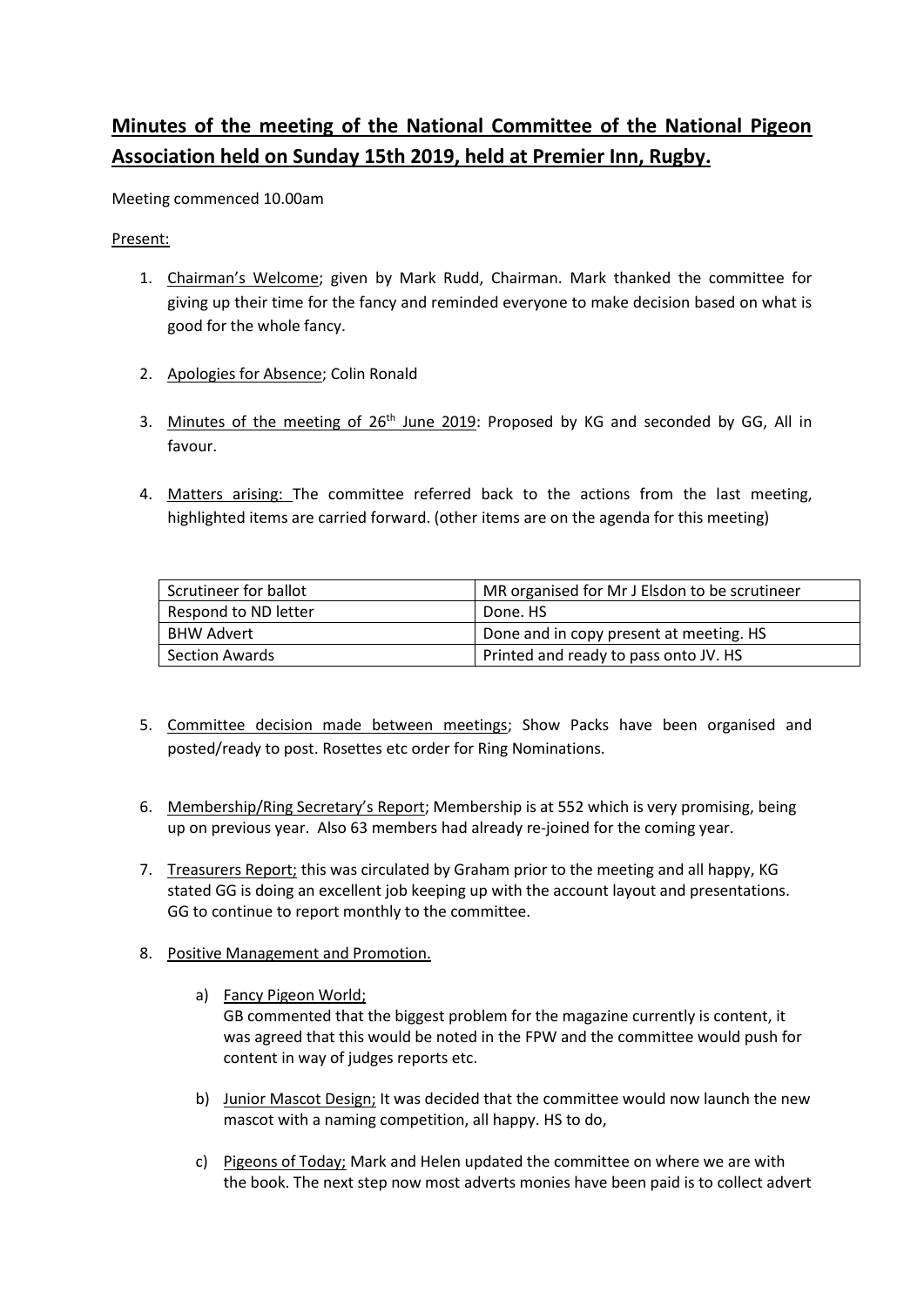information and the articles from the breed clubs. We acknowledge that this will be slow work but letters have gone out to all the clubs and advertising members. Please can everyone where possible send information digitally. Deadline will be published in December's issue and an aim for end of 2020 for publication.

d) Promotion and Advertising of Shows; Advert in BHW & Report from Countryside Live, GB advised the committee that the show was well worth attending, with good consistent footfall over the weekend. GG suggested using Modena and fantail images in adverts, HS said she can if good

quality images can be supplied for use.

EMBBA Bird Show – GG to see if someone can attend on the committee's behalf. KG – to see if article could go in Towcester Town Cryer regarding local club show.

## 9. NPA Management.

a) Ballot & Awards;

Junior Fancier – A letter was read out from John Glew nominating Ben Roberts, the committee where all in favour of this.

Lifetime Award – It was decided to award Mr & Mrs Eaton with this award. JS to present either at home or Sufex.

Hall of Fame – no nominations.

Master Breeders – Nominations for Tony Savory & Ashcroft & Dea had been received by HS. RH questioned if one had been received for R Gibbins, HS confirmed it hadn't so RH would confirm with the club.

GB to enquire about options for new order of Master Breeder patches as there are very few left.

Committee – There were 4 applicants for the committee, Graham Bates, Nick Dawyd, Helen Seed & John Surridge. There will be a ballot and 3 places for 3 years, 1 for 2 years and a vacant space for 1 year.

RH would be happy to remain as a working party member to keep up to date the trophies; if required.

- b) AGM; 11am Sunday 1<sup>st</sup> Dec at Barnsley. Agenda to be circulated by HS to committee and print copies. Accounts, prior to AGM once received to be sent to all committee prior for approval. Also copies provided for those present at the AGM. GB to complete summary of FPW. All committee to sit together on the top table and RH to organise space ahead of the AGM
- c) Modena Club; There was a discussion around recent events within the club, but we have been reassured that the matter will be dealt with by the club members.
- d) NPA Money & Investments, Details of Investment Account; GG advised that the committee that the current bank balance is £37.500 and asked the committee if it would be ok to transfer £25,000 to the deposit account, All in favour. The new deposit account can only transfer money in and out from the current account and requires a 90 days' notice period.
- e) Quantity of Rings Junior Members; A discussion was held around introducing the purple ring for 2021, this was agreed. GG to investigate and provided numbers of rings and costing involved with this for February.